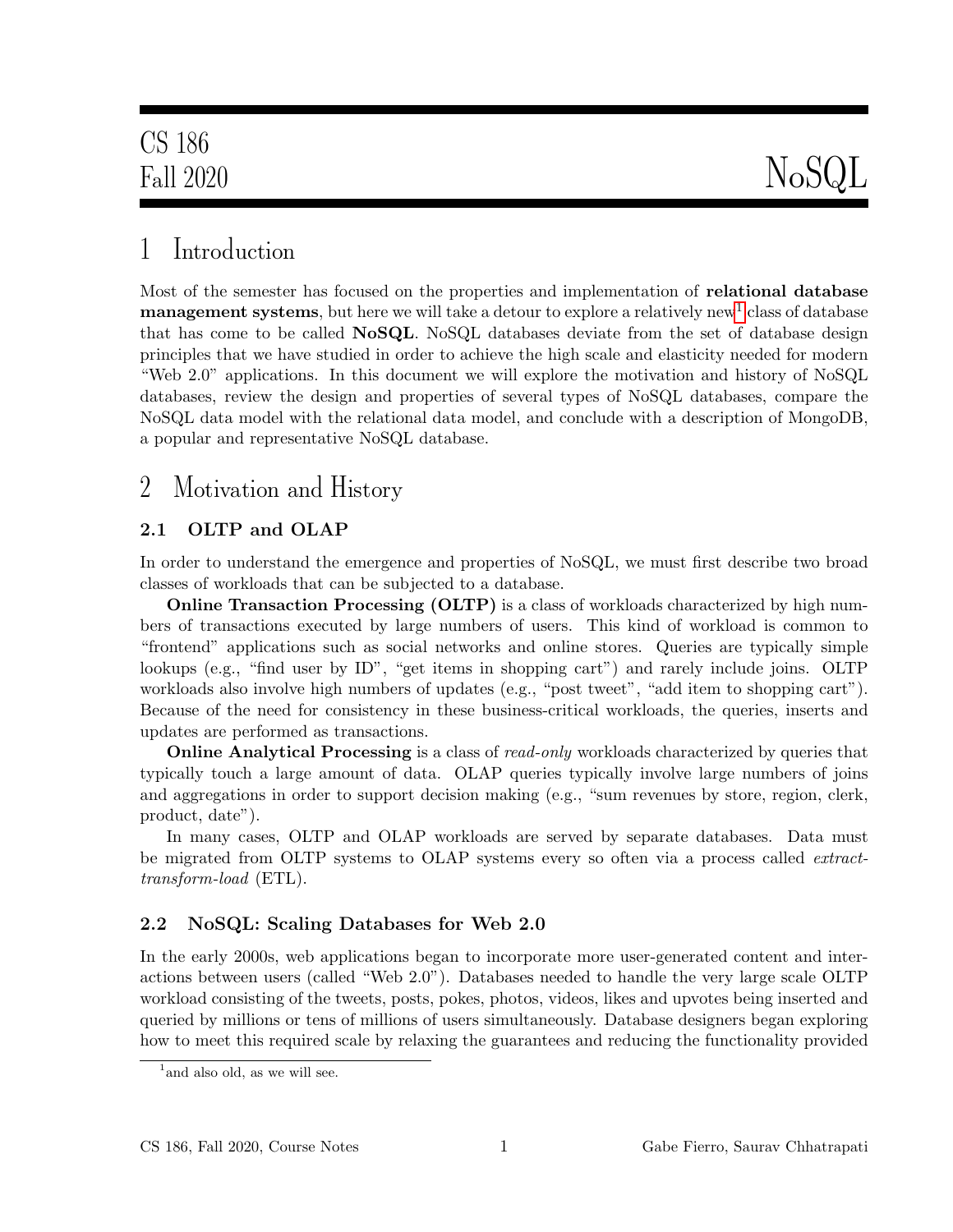| CS 186<br>Fall 2020 |                                            | NoSQL                                  |
|---------------------|--------------------------------------------|----------------------------------------|
| Property            | <b>OLTP</b>                                | <b>OLAP</b>                            |
| Main read pattern   | Small number of records per query, fetched | Aggregate over large number of records |

| wiani reau pattern   | sinali number of records per query, retailed | Aggregate over large number of records   |
|----------------------|----------------------------------------------|------------------------------------------|
|                      | by key                                       |                                          |
| Main write pattern   | Random-access, low-latency writes from       | <b>Bulk</b> import or event stream       |
|                      | user input                                   |                                          |
| Primarily used by    | End user/customer, via web application       | Internal analysis, for decision support  |
| What data represents | Latest state of data (current point in time) | History of events that happend over time |
| Dataset size         | Gigabytes to terabytes                       | Terabytes to petabytes                   |

<span id="page-1-0"></span>Table 1: Table from *Designing Data-Intensive Applications* by Martin Kleppmann comparing characteristics of OLTP and OLAP.



Figure 1: A "single-tier" architecture: one server contains both the database (file) and the application

by relational databases. The resulting databases, termed NoSQL, exhibit a simpler data model with restricted updates but can handle a higher volume of simple updates and queries.

The natural question to ask is: How does simplifying the data model and reducing the functionality of the database allow NoSQL to scale better than traditional relational databases? More specifically, why is it hard to scale relational databases? We can illustrate the answers to these questions through the history of techniques for scaling relational databases.

**One-tier architecture** (Figure [1\)](#page-1-0): In the beginning, before clusters of computers were common place,[2](#page-1-1) a database and its application code ran on a shared, single machine. If your application needed to scale — e.g., more storage, faster transaction processing — you simply bought a more powerful machine. The advantage of this setup is that enforcing consistency for OLTP workloads is relatively straightforward. There is a single database (often stored in a single file like SQLite), and because there is only a single application using the database at a time, there was little need for concurrency control to maintain consistency, which drastically simplified the implementation. However, this architecture is only appropriate for a few scenarios, namely those with a single

<span id="page-1-1"></span><sup>2</sup>Seymour Cray famously asked ""If you were plowing a field, which would you rather use? Two strong oxen or 1024 chickens?"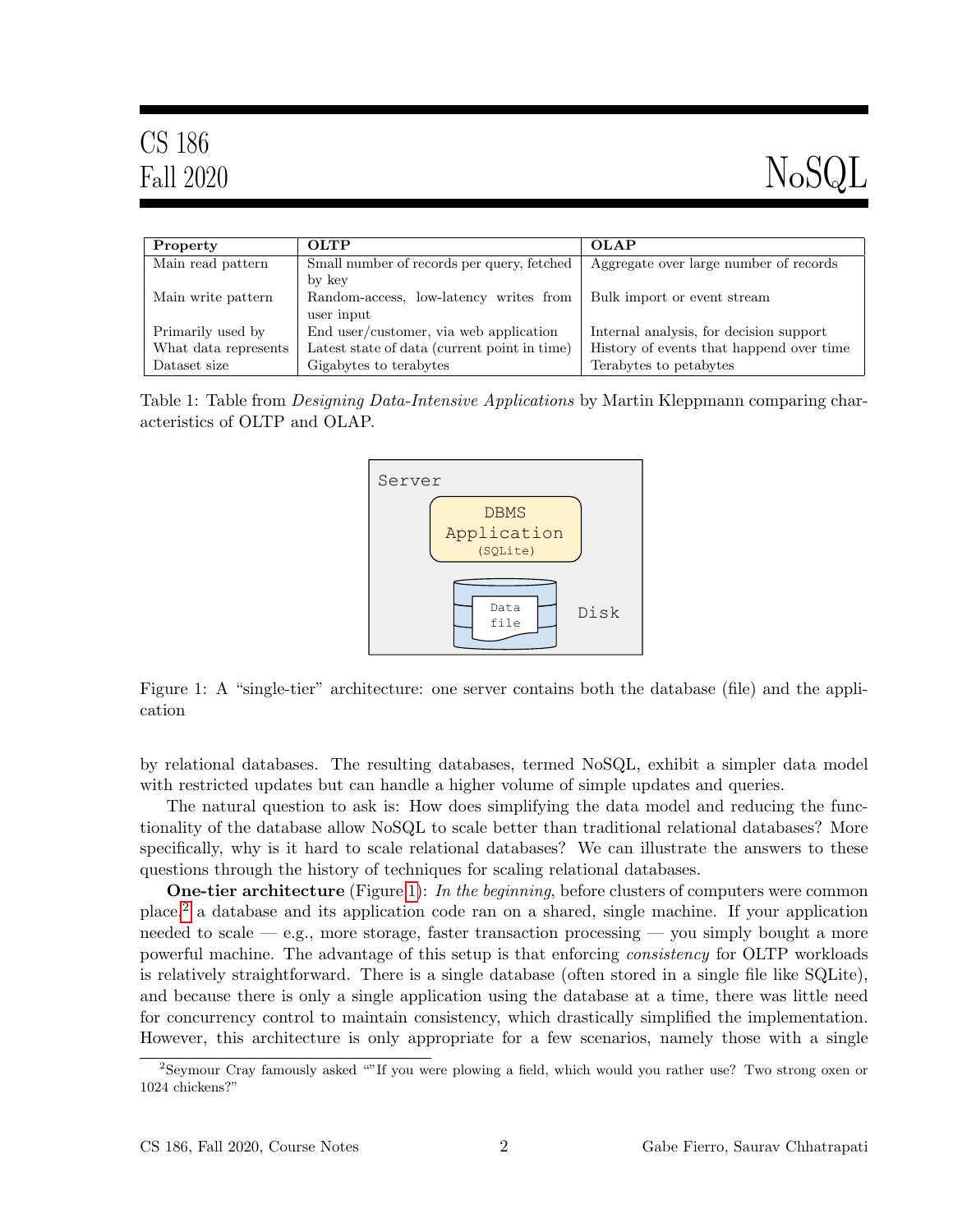# <span id="page-2-0"></span>Fall 2020  $NoSQL$



Figure 2: A "two-tier" architecture: the database resides on a single server and multiple client applications connect to it

application that needs to interact with the database.

Two-tier architecture (Figure [2\)](#page-2-0): The need to support multiple simultaneous applications led to the emergence of *client-server architecture*. In this setup, there is a single database server (typically on a powerful server or cloud service) that is accessed by multiple applications. Each application (referred to as a client) connects to the database using an application programming interface like JDBC or ODBC. Because the actions of these multiple applications may conflict with one another, transactions are imperative to maintain consistency of the database. This architecture permits a larger number of applications to access the same database, and enables higher transaction throughput (the number of transactions the system is able to serve per unit time). However, there is still just one database server and one application server (per application).

Three-tier architecture (Figure [3\)](#page-3-0): As one might imagine, one application server is not sufficient to meet the load of modern, global-scale web applications like modern social networks and online stores. In the two-tier architecture the application server is considered the client, so there are maybe 10s of clients connecting to the database. For modern web applications the user's browser is considered the client, meaning there are 10s to 100s of millions of clients that need to be served. Application servers can be replicated in order to meet this scale. Application servers are relatively easy to replicate because they do not share state (i.e., the only state they need to keep is which clients are connected to them), so it is possible to add 100s or 1000s of new application nodes in order to meet demand. All common state is handled by a database "backend" which communicates with the application servers. This places a high OLTP load on the database, which quickly outstrips the capabilities of a single database server.

Now we must examine how to scale the database beyond a single server while still providing the consistency required by the OLTP workloads.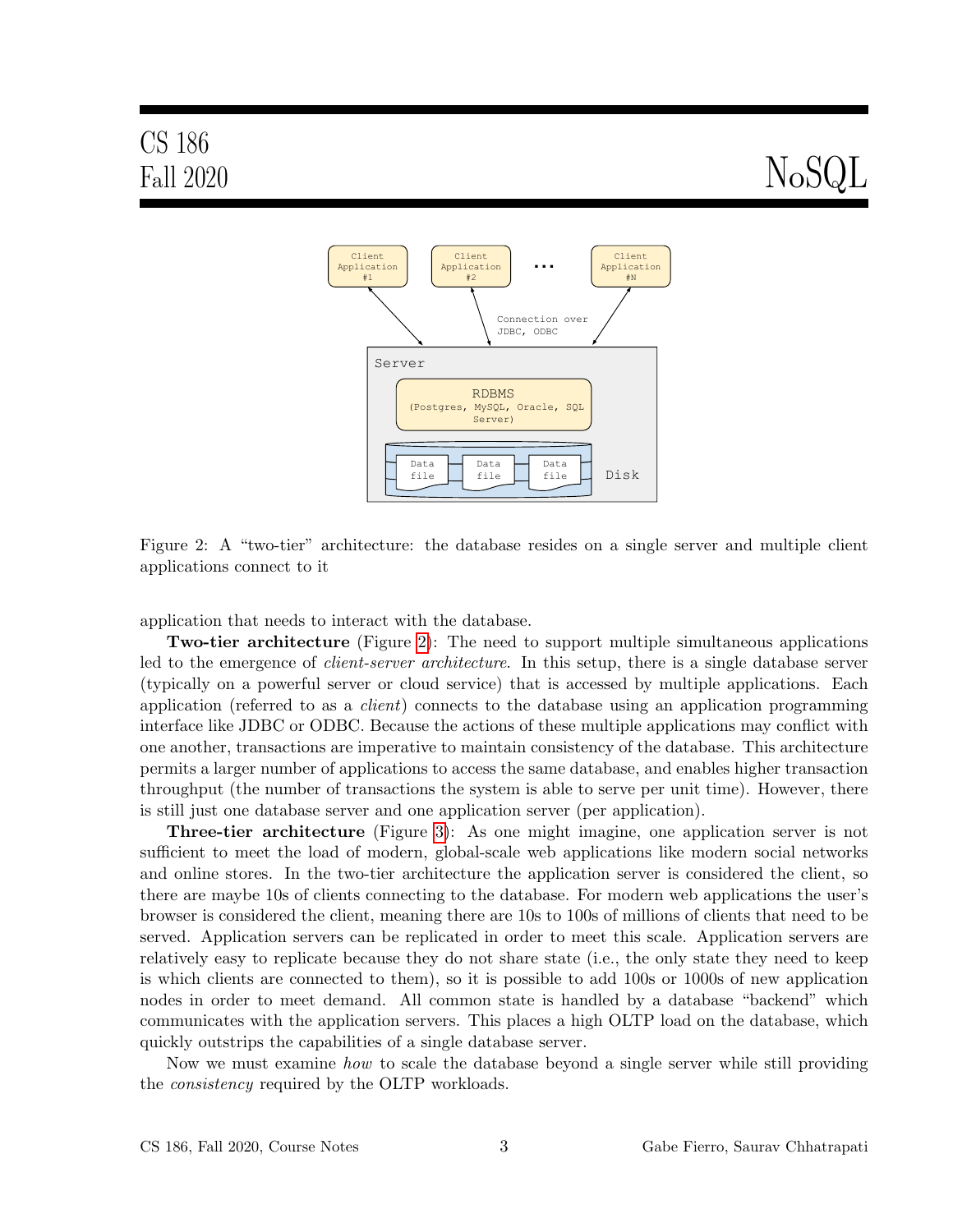# CS 186

# <span id="page-3-0"></span>Fall 2020  $NoSQL$



Figure 3: A "three-tier" architecture: database server(s) are distinct from the application frontend servers, which serve user traffic directly. The frontend can be scaled by adding more application servers.

# 3 Methods for Scaling Databases

#### 3.1 Partitioning

The first mechanism we can leverage for scaling a database is partitioning. We have studied partitioning (also called sharding) before when discussing parallel query processing. In order to meet the performance needs of a modern, web-scale application, partitioning becomes extremely useful, as the database can be partitioned into segments of data that are spread out over multiple machines. Performance can increase for two reasons: 1) queries can be executed in parallel on multiple machines if they touch different parts of the database and 2) partitioning the database may allow each partition to fit into memory, which can reduce the disk  $I/O$  cost for executing queries. Partitioning can be effective for write-heavy workloads, as query write operations such as inserts and updates, will likely involve writing to just a single machine. However, read-heavy workloads may suffer when queries access data spanning multiple machines (e.g. consider a join on relations partitioned across many machines, requiring costly network transfer), which can decrease performance in comparison to the single database server model.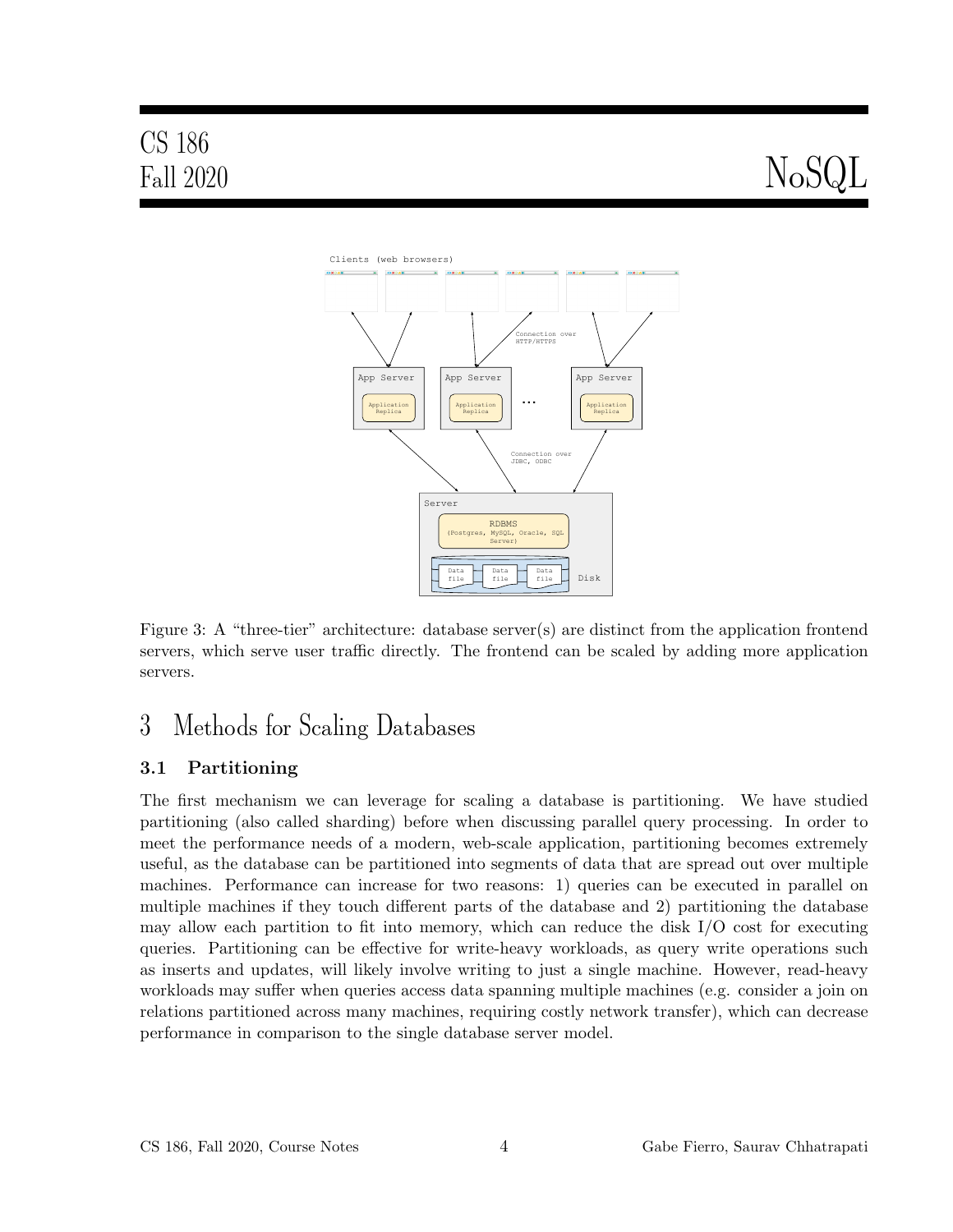## 3.2 Replication

Replication is motivated not only by the need to scale the database, but also for the database (and by association the application dependent on accessing the database) to be resilient to failures and extensive down-time where the machine is unresponsive. In all of the 3 architectures studied in Section [2,](#page-0-1) the database server is a *single point of failure*, a component that upon failure stops the entire system from functioning. With replication, the data is replicated on multiple machines. This is effective for read-heavy workloads, as queries that read the same data can be executed in parallel on different replicas. However, as the number of replicas increases, writes become increasingly expensive, as queries that update data must now write to each replica of the data to keep them in sync. For each partition, there is a main/primary (formerly called master) copy and duplicates/replicas that are kept in sync.

Partitioning and replication are often used together in real systems to leverage the performance benefits and to make the system more fault-tolerant. As the system scales with more replicas and more partitions, it becomes important to ask questions about how the system will respond when machines begin to fail and the network makes no guarantees about ordering or even the successful delivery of messages.

#### 3.3 CAP Theorem

When designing distributed systems, there are three desirable properties that we define here:

- Consistency: The distributed systems version of consistency is a different concept from the consistency found in ACID. The C in ACID refers to maintaining various integrity constraints of a relational database, such as ensuring that a table's primary key constraint is satisfied. On the other hand, consistency in the distributed systems context refers to ensuring that two clients making simultaneous requests to the database should get the same view of the data. In other words, even if each client connects to a different replica, the data that they receive should be the same.
- Availability: For a system to be available, every request must receive a response that is not an error, unless the user input is inherently erroneous.
- Partition Tolerance: A partition tolerant system must continue to operate despite messages between machines being dropped or delayed by the network, or disconnected from the network altogether.

The CAP theorem (also known as Brewer's Theorem)<sup>[3](#page-4-0)</sup> proves that it is impossible for a distributed system to simultaneously provide more than two of the three (CAP) properties defined

<span id="page-4-0"></span><sup>3</sup>The CAP theorem was first presented as a conjecture by Eric Brewer in 1998 and later formally proved by Seth Gilbert and Nancy Lynch in 2002.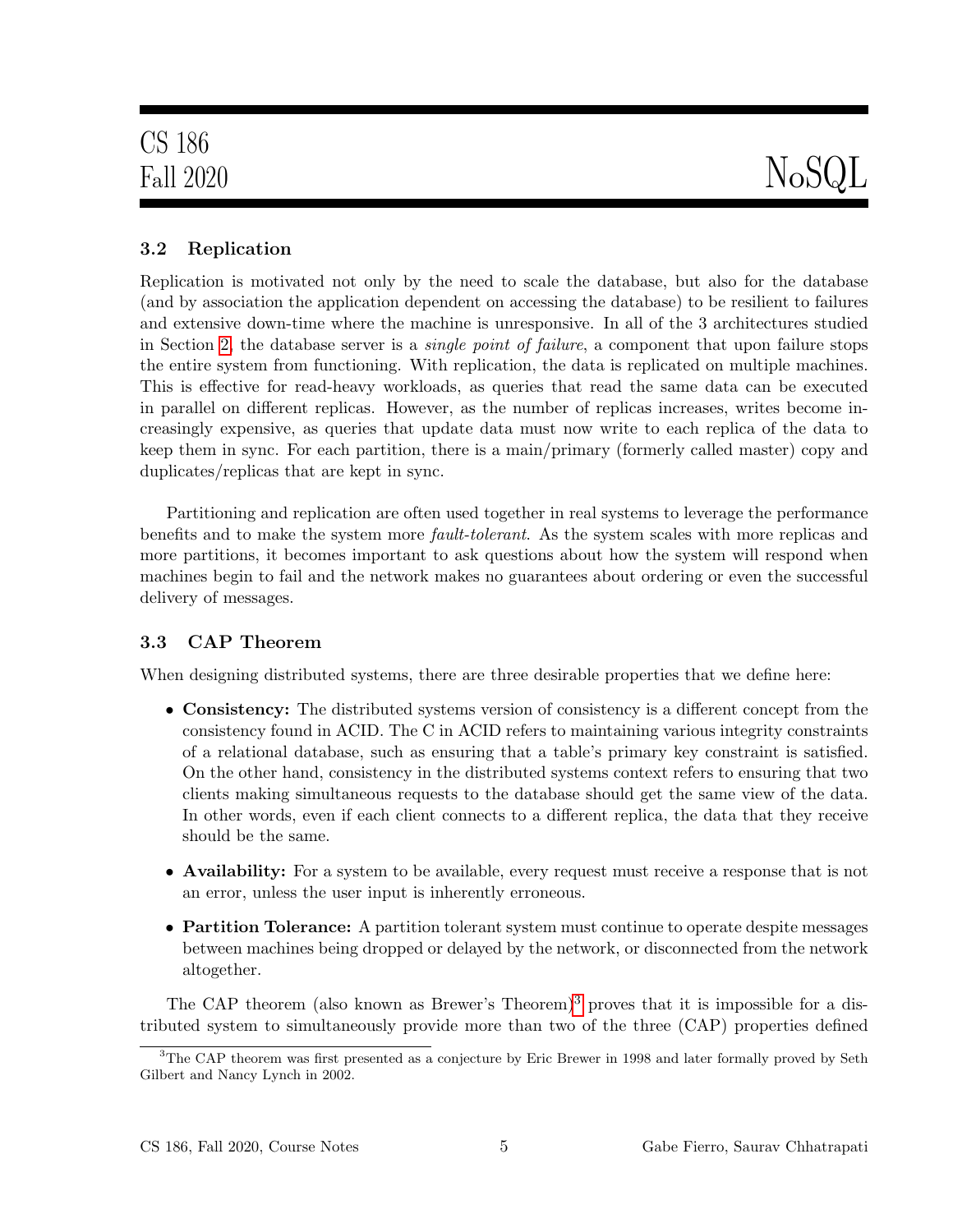# CS 186

# Fall 2020  $NoSQL$

above.<sup>[4](#page-5-0)</sup> In reality, it is almost impossible to design a system that is completely safe from network failures, and thus most systems must be designed with partition tolerance in mind. The tradeoff then comes between choosing consistency or availability during these periods where the network is partitioned. It is important to note that if there is no a network failure, it is possible to provide both consistency and availability.

A system that chooses consistency over availability will return an error or time-out if it cannot ensure that the data view it has access to contains the most recent updates. On the other hand, a system that chooses availability over consistency will always respond with the data view it has access to, even if it is unable to ensure that it contains the most recent updates. In a system that chooses availability over consistency, it is possible that two clients that send a simultaneous read request to different replica machines will receive different values in the event of a network failure that prevents messages between those two replicas. As a concrete example contrasting the two system design choices outlined above, consider a client reading from a replica that cannot access the main copy/replica (due to a network failure). The client will either receive an error (prioritizing consistency) or a stale copy (prioritizing availability).

In fact many such systems provide eventual consistency instead of consistency, in order to trade off availability and consistency. Eventual consistency guarantees that eventually all replicas will become consistent once updates have propagated throughout the system. Eventual consistency allows for better performance, as write operations no longer have to ensure that the update has been successful on all replicas. Instead, the update can be propagated to the rest of the replicas asynchronously. This does lead to a concern about how simultaneous updates at different replicas are resolved, but this is beyond the scope of this class.

So given the difficulty in scaling relational systems, application designers started looking into alternate data models, and that's where NoSQL comes in.

# 4 NoSQL Data Models

NoSQL data stores encompass a number of different data models that differ from the relational model.

#### 4.1 Key-Value Stores

The key-value store (KVS) data model is extremely simple and consists only of (key, value) pairs to allow for flexibility. The key is typically a string or integer that uniquely identifies the record and the value can be chosen from a variety of field types. It is typical for a KVS to only allow for bytearray values, which means the application has the responsibility of serializing/deserializing various data types into a byte-array. Due to the flexibility of the KVS data model, a KVS cannot perform operations on the values, and instead provides just two operations:  $get(key)$  and  $put(key, value)$ .

<span id="page-5-0"></span><sup>&</sup>lt;sup>4</sup>For a concise, illustrated proof of the CAP theorem written by a former TA, refer to [https://mwhittaker.](https://mwhittaker.github.io/blog/an_illustrated_proof_of_the_cap_theorem/) [github.io/blog/an\\_illustrated\\_proof\\_of\\_the\\_cap\\_theorem/](https://mwhittaker.github.io/blog/an_illustrated_proof_of_the_cap_theorem/)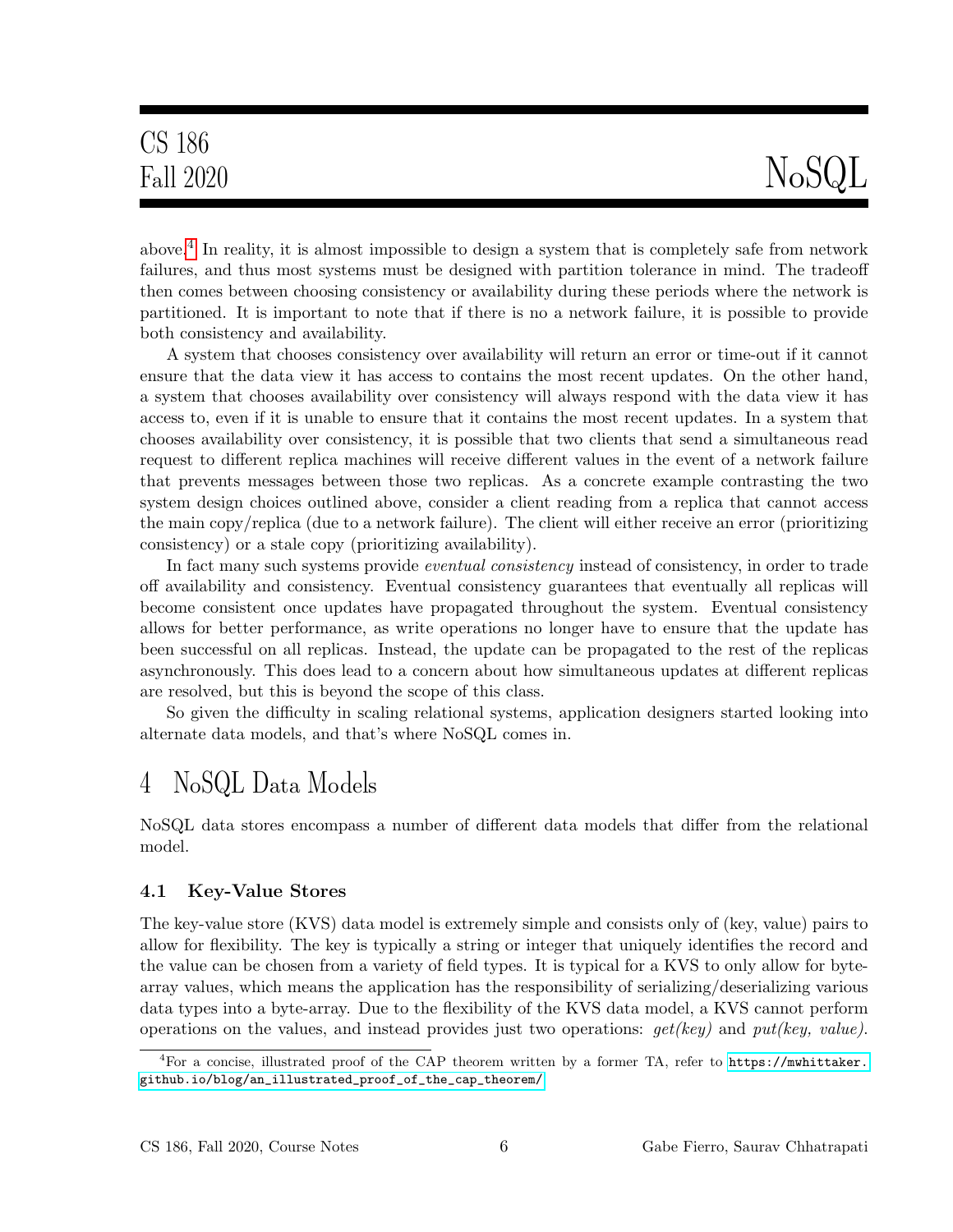Examples of popular key-value stores used in industry include AWS's DynamoDB, Facebook's RocksDB, and Memcached.

### 4.2 Wide-Column Stores

Wide-column stores (or extensible record stores) offer a data model compromise between the structured relational model and the complete lack of structure in a key-value store. Wide-column stores store data in tables, rows, and dynamic columns. Unlike a relational database, wide-column stores do not require each row in a table to have the same columns. Another way to reason about widecolumn stores is as a 2-dimensional key-value store, where the first key is a row identifier used to find a particular row, and the second key is used to extract the value of a particular column. The data model has two options:

- key = rowID, value = record
- key = (rowID, columnID), value = field

The only operations provided are the same as a KVS:  $get(key)$  (or  $get(key, [columns]),$  which can be thought of as performing a projection on the record) and  $put(key, value)$ . A couple of the most popular wide-column stores used in industry include Apache Cassandra and Apache HBase (which is based on Google's BigTable).

## 4.3 Document Stores

In contrast with key-value stores, which are the least-structured NoSQL data model, document stores are among the most structured. The "value" in key-value stores is often a string or bytearray (called *unstructured data*): this is maximally flexible (you can store anything in a byte array), but often it can be helpful to adopt some convention. This is referred to as *semi-structured data*. Key-value stores whose values adhere to a semi-structured data format such as JSON, XML or Protocol Buffers are termed document stores; the values are called documents. Relational databases store tuples in tables; document databases store documents in collections.

# 5 Document vs Relational Data Models

Recall that the relational data model organizes length- $n$  tuples into unordered collections called tables, which are described by a set of attributes; each attribute has a name and a datatype. Document data models, on the other hand, can express more complex data structures such as maps/dictionaries, list/arrays and primitive data types, which may be arranged into nested structures. Structured data formats used in document stores include (but are not limited to) Protocol Buffers<sup>[5](#page-6-0)</sup>,  $XML<sup>6</sup>$  $XML<sup>6</sup>$  $XML<sup>6</sup>$  and JSON.<sup>[7](#page-6-2)</sup>

<span id="page-6-0"></span> $5\,\mathrm{Also}$  called "protobuf": <code><https://developers.google.com/protocol-buffers></code>

<span id="page-6-1"></span><sup>6</sup>Extensible Markup Language: <https://www.w3.org/XML/>

<span id="page-6-2"></span><sup>7</sup> JavaScript Object Notation: <https://www.json.org>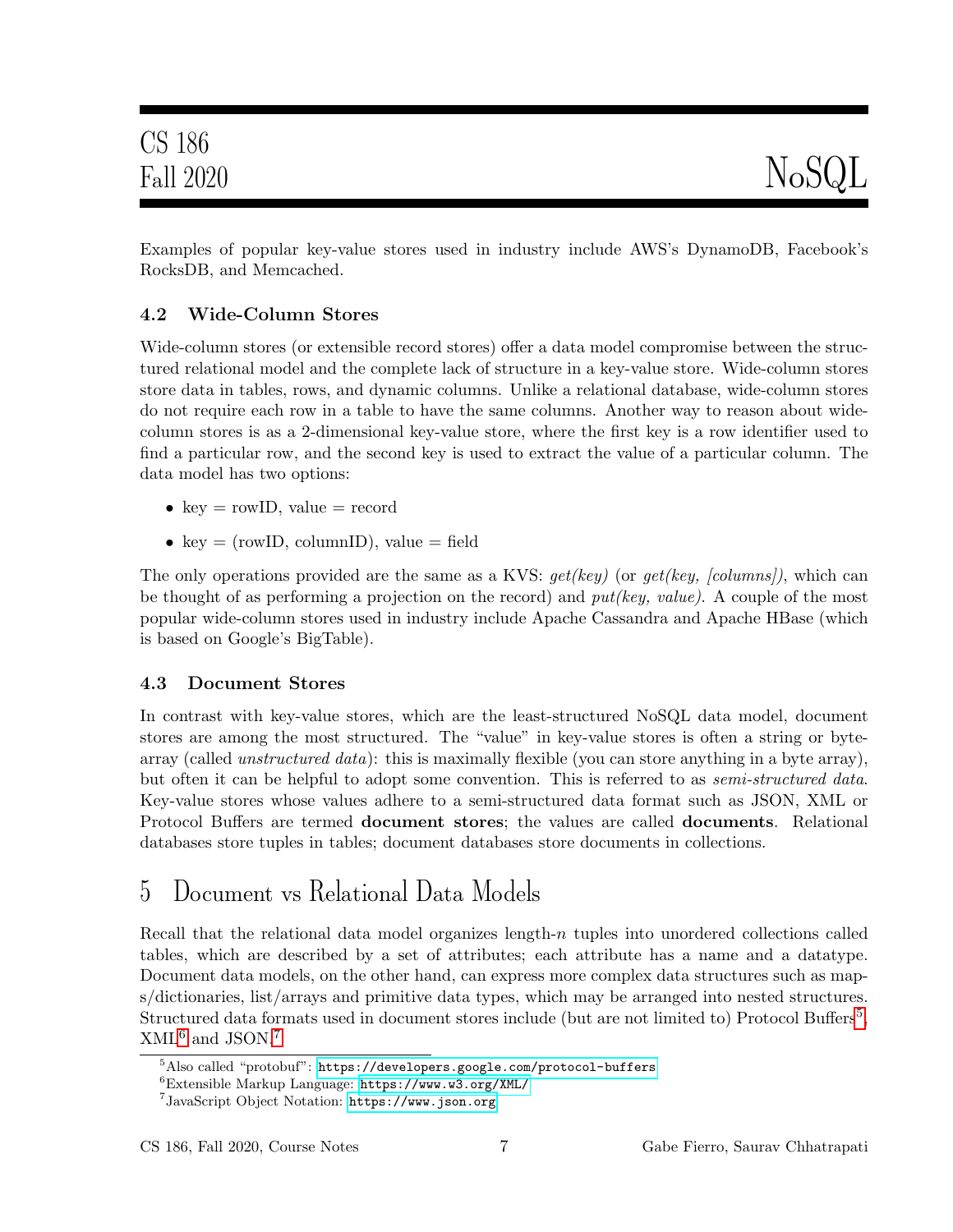# CS 186

# Fall 2020  $N_{\rm o}$ SQL

<span id="page-7-0"></span>

Figure 4: A JSON and XML representation of the same object.

One should think of these data formats as just that — formats. They are all ways of *serializing* the data structures used in applications into a form that can be transmitted over a network and used by client-side code to implement application logic. XML and Java "grew up together" in the early days of the public internet as the dominant data serialization protocol and application programming language, respectively. It was very easy to convert Java objects into XML documents that could be sent over a network and turned back into Java objects on the other side. JSON has grown in popularity along with the JavaScript programming language over the course of the past two decades, and is the predominant data format used by web applications. Protocol Buffers were developed by Google to meet their internal needs for a data serialization format that was smaller and more efficient than XML.

These data formats were originally developed as ways of exchanging data, but are increasingly being used as the data model for document databases. Microsoft's SQL server supports XMLvalued relations; Postgres supports XML and JSON as attribute types; Google's Dremel supports storing Protobuf; CouchBase, MongoDB, Snowflake and many others support JSON.

#### 5.1 JSON Overview

JSON is a text format designed for human-readable and machine-readable interchange of semistructured data. Originally developed to support exchange of data between a web server and Javascript running in a client's browser, it is now used as a native representation within many NoSQL databases. Due to its widespread adoption, we will focus on JSON in this class. JSON supports the following types: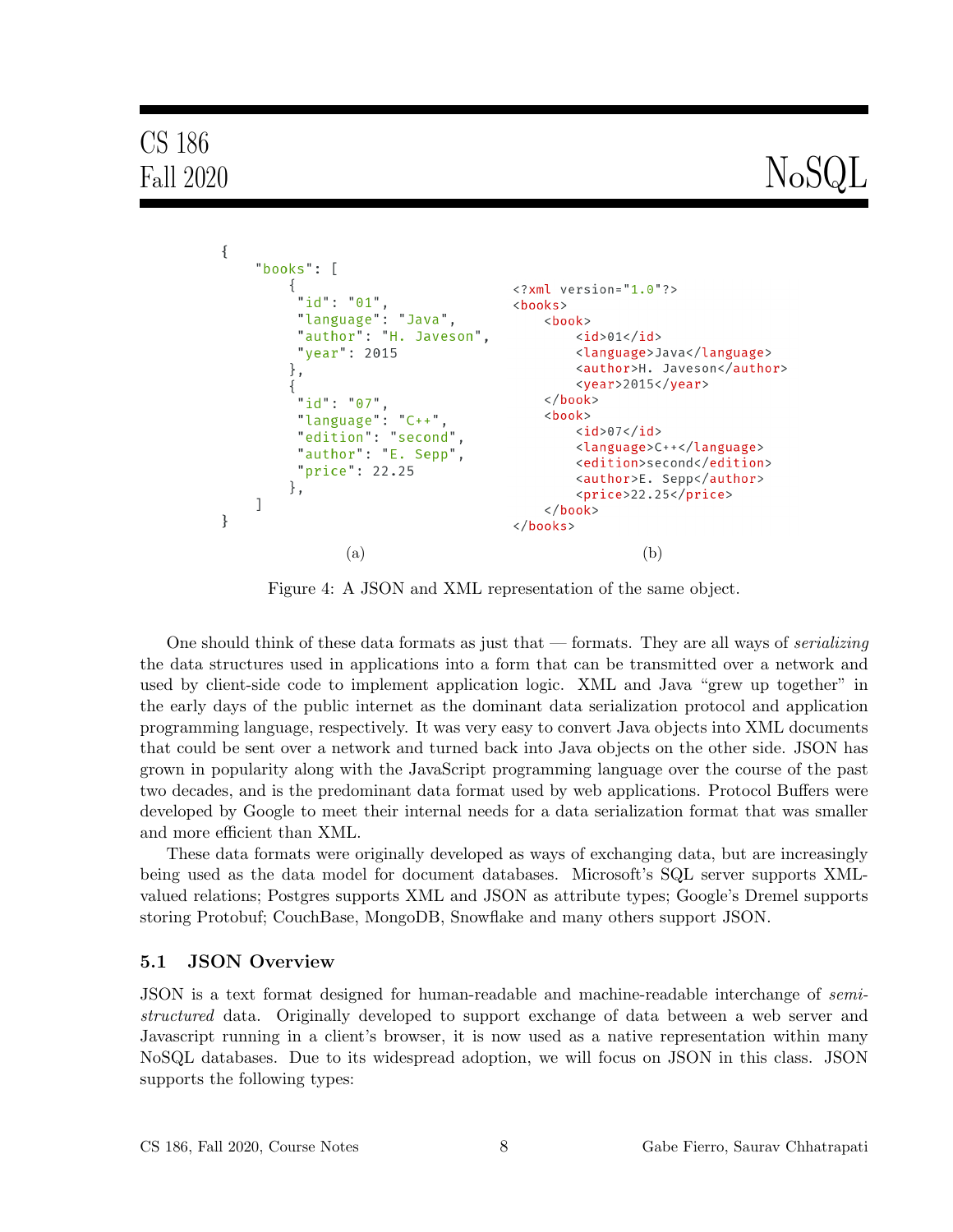Fall 2020  $NoSQL$ 

<span id="page-8-0"></span>

Figure 5: The JSON document in Figure [4](#page-7-0) represented as a tree

- Object: collection of key-value pairs. Keys must be strings. Values can be any JSON type (i.e., atomic, object, or array). Objects should not contain duplicate keys. Objects are denoted using "{" and "}" in a JSON document.
- Array: an ordered list of values. Values can be any JSON type (i.e. atomic, object, or array). Arrays are denoted using "[" and "]" in a JSON document.
- **Atomic**: one of a number (a 64-bit float), string, boolean or null.

A JSON document consists of one of the above types, which may in turn include nested components. For example, the JSON document in Figure [4](#page-7-0) consists of an object with a single key ("books"); the value associated with this key is an array of objects. A JSON document can be interpreted as a tree (Figure [5\)](#page-8-0); this is due to the nested structure of JSON documents.

Another important characteristic of JSON is that it is *self-describing* — that is, the schema elements are part of the data itself. This allows each document to have its own schema, even within the same document database.

#### 5.2 JSON vs Relational

Now we can more directly compare document data model (as typified by JSON) with the relational data model.

• Flexibility: JSON is a very flexible data model that can easily represent complex structures, including arbitrarily nested data. The relational model is less flexible; it requires keys and joins to represent complex structures.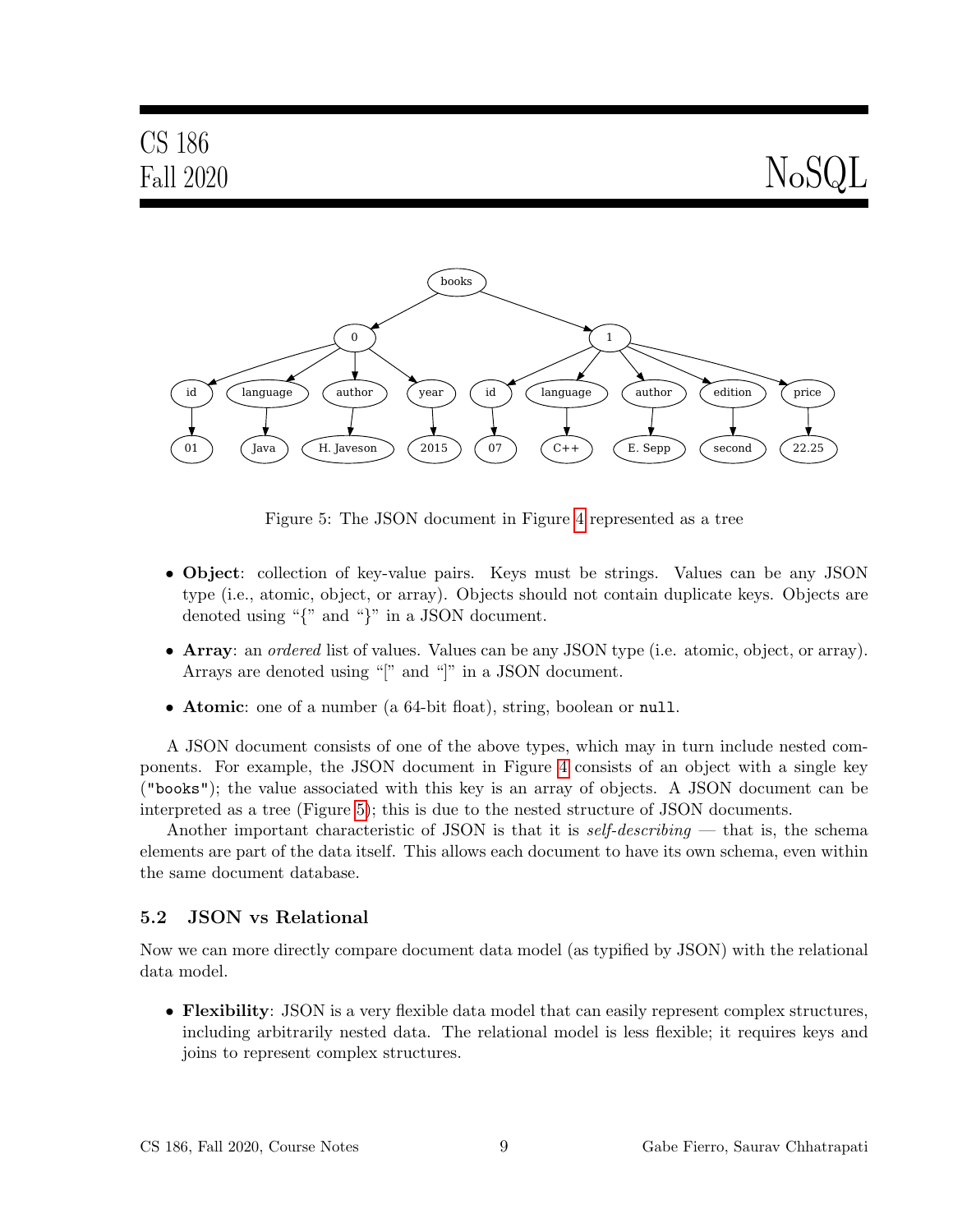- Schema Enforcement: JSON documents are self-describing; each document in a collection can potentially have a unique structure. Under the relational model, the schema for a table is fixed and all tuples in the table must adhere to the pre-defined schema.
- Representation: JSON is a text-based representation, appropriate for exchange over the web. While it is not necessarily the most efficient representation, it can be easily parsed and manipulated by many different applications and programming languages. In contrast, relational data uses a binary representation which is specialized for a particular database system implementation. It is designed for efficient storage and retrieval from disk — not for sharing information. For instance, MySQL and Postgres each have their own binary data format that are mutually incompatible.

Note that there are intermediate representations such as TSON (typed-JSON) and BSON (binary-JSON) which can enforce schema restrictions or have binary representations that are more efficient than standard JSON; we omit them for this discussion.

As always, there are tradeoffs to be made. We review two of them here.

First, relational databases trade *flexibility* for *simplifying application code*. Relational databases are sometimes described as "enforcing schema on write", and document databases are sometimes described as "enforcing schema on read". Applications querying a relational database will know exactly the structure and data types of the rows that are returned; this can be determined through examining the schemas of the tables being queried. However, applications querying a document database will need to inspect the schema of each document in a collection, which pushes complexity into the application logic. We will investigate this in more detail in Section [5.4](#page-10-0) below.

Second, the document model is more suitable for data which is primarily accessed by a *primary* key (like an email or user ID). For these kinds of lookups, the document model exhibits better locality; all the data related to the key of interest can be returned in a single query. This is typically more efficient for a document database than for a relational database: information could be stored in multiple tables and require several joins in order to retrieve the same information.

#### 5.3 Converting Between JSON and Relational

Some relational databases such as Postgres and SQLite permit the storage and querying of JSON in a relational context; a table attribute can have a type of JSON and elements of the JSON document can be retrieved or queried through the use of special operators and functions. It is also possible to transform JSON documents into a form that can be represented in the relational model, and vice versa.

Transforming Relational to JSON: A single table with a set of attributes can be represented in JSON as an object whose key is the name of the table and whose value is an array of objects. Each object in the array corresponds to a row in the table: the object has the table attributes as keys, and the tuple elements as values. A table with foreign keys into another table (a one-to-many relationship) can be represented in JSON as a nested structure for which the linked rows in the second table are embedded or "inlined" into the objects representing the row of the first table.